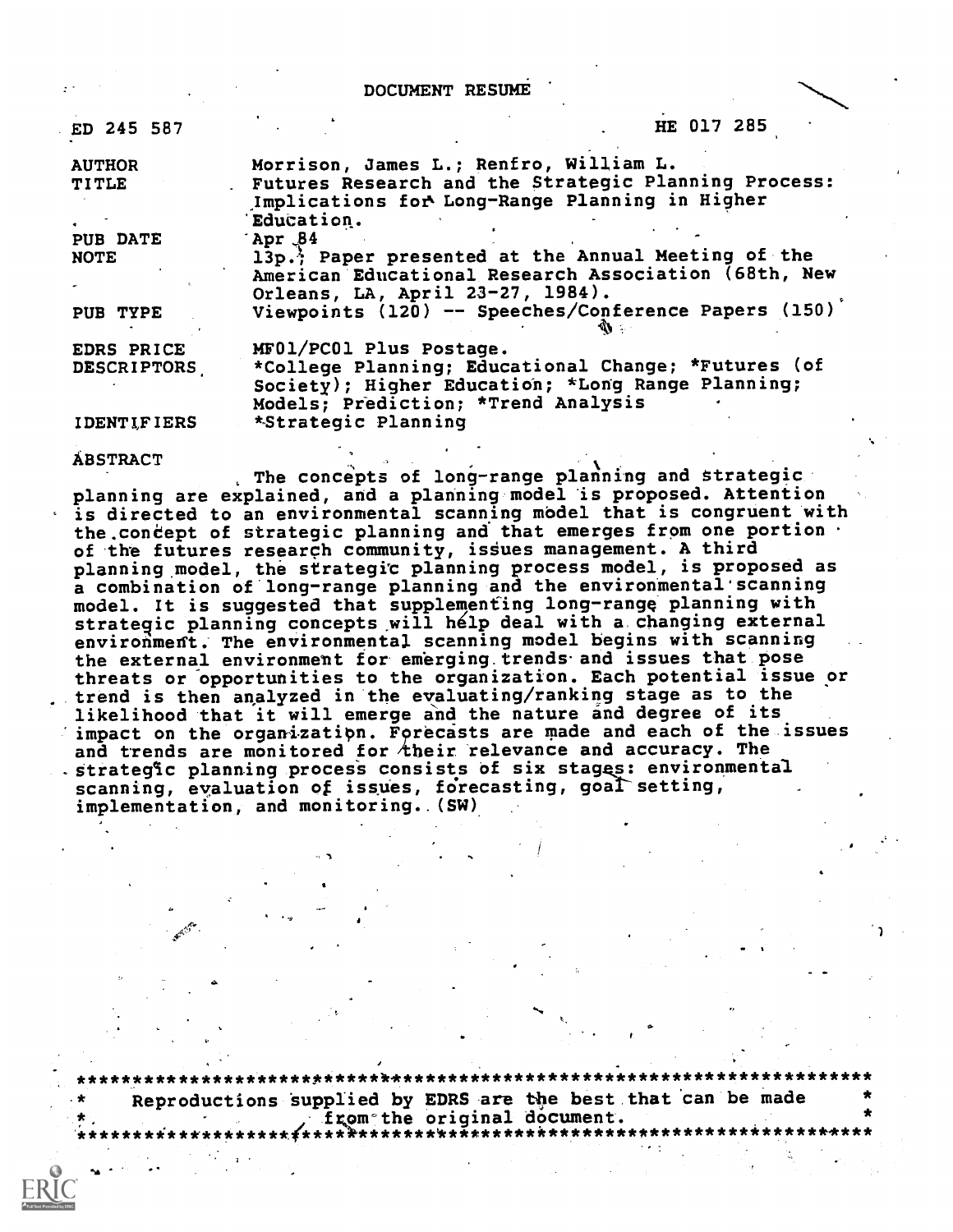Ŋ.  $\infty$ 5  $0245$ 

FUTURES RESEARCH AND THE STRATEGIC PLANNING PROCESS: IMPLICATIONS FOR LONG-RANGE PLANNING IN HIGHER EDUCATION

James L. Morrison Professor of Education University of North Carolina at Chapel Hill Chapel Hill, NC 27514

> "PERMISSION TO REPRODUCE THIS MATERIAL HAS BEEN GRANTED BY

TO THE EDUCATIONAL RESOURCES INFORMATION CENTER (ERIC)."

and William L. Renfro, President Policy analysis Co., Inc. 128 E. Street, S.W. Washington, D.C. 20003

> U.S. DEPARTMENT OF EDUCATION NATIONAL INSTITUTE OF EDUCATION EDUCATIONAL RESOURCES INFORMATION CENTER (ERIC) his document has been reproduced as

- received from the person or organization originating it.
- Minor changes have been made to improve reproduction quality.
- . Points of view or opinions stated in this document do not necessarily represent official NIE position Of policy.

Paper prepared for presentation at the 1984 annual meeting of the American Educational Research Association, New Orleans, April 23-27



 $1 - 1$ 

 $750/26$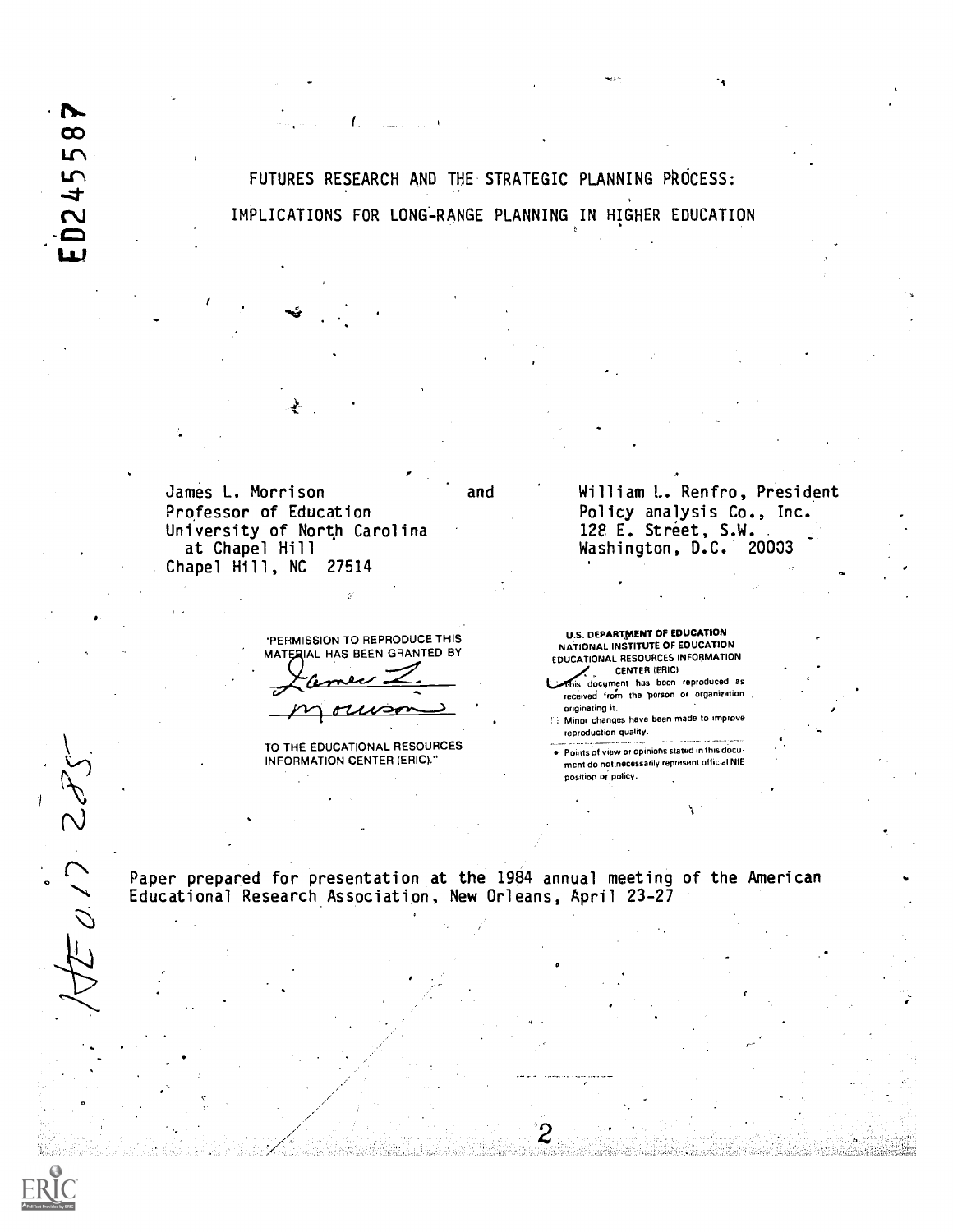### FUTURES RESEARCH AND THE STRATEGIC PLANNING PROCESS:

۰2

IMPLICATIONS FOR-LONG-RANGE PLANNING IN HIGHER EDUCATION

America's colleges and universities are currently undergoing as profound a change as that which transformed the nineteenth century world of small religious colleges into the era of universities and land grant colleges. Much of this change is a consequence of the larger change in American society into which we are entering, the "'information age." Certainly rapid technological developments in computers and telecommunications are revolutionizing current thinking with respect to instructional and management practices in our institutions of higher learning. Moreover, as a consequence of a rapidly changing economic workplace, more and more adults are re-entering postsecondary education not only for enhancement,of their quality of life, but for wital and needed retraining. The role of research, training and development in higher education as we enter this new era has become more important than ever.

But ominous clouds threaten. higher education as it exists today. Almost all American colleges and universities are faced with the necessity of retrenchment and budget cuts, constricting finances, new legislation and regulation, increased competition, and changing markets where some degree programs are overflowing and other degree programs are half full. Such uncertainty makes it more and more evident that the traditional planning methods, with their inward focus, are inadequate for our world as we know it today.

The purpose of this paper is to first delineate the concepts "long-range  $\rho$ lanning" and "strategic planning." We then describe a planning model,  $\rho$ emerging from one portion of the futures research community, issues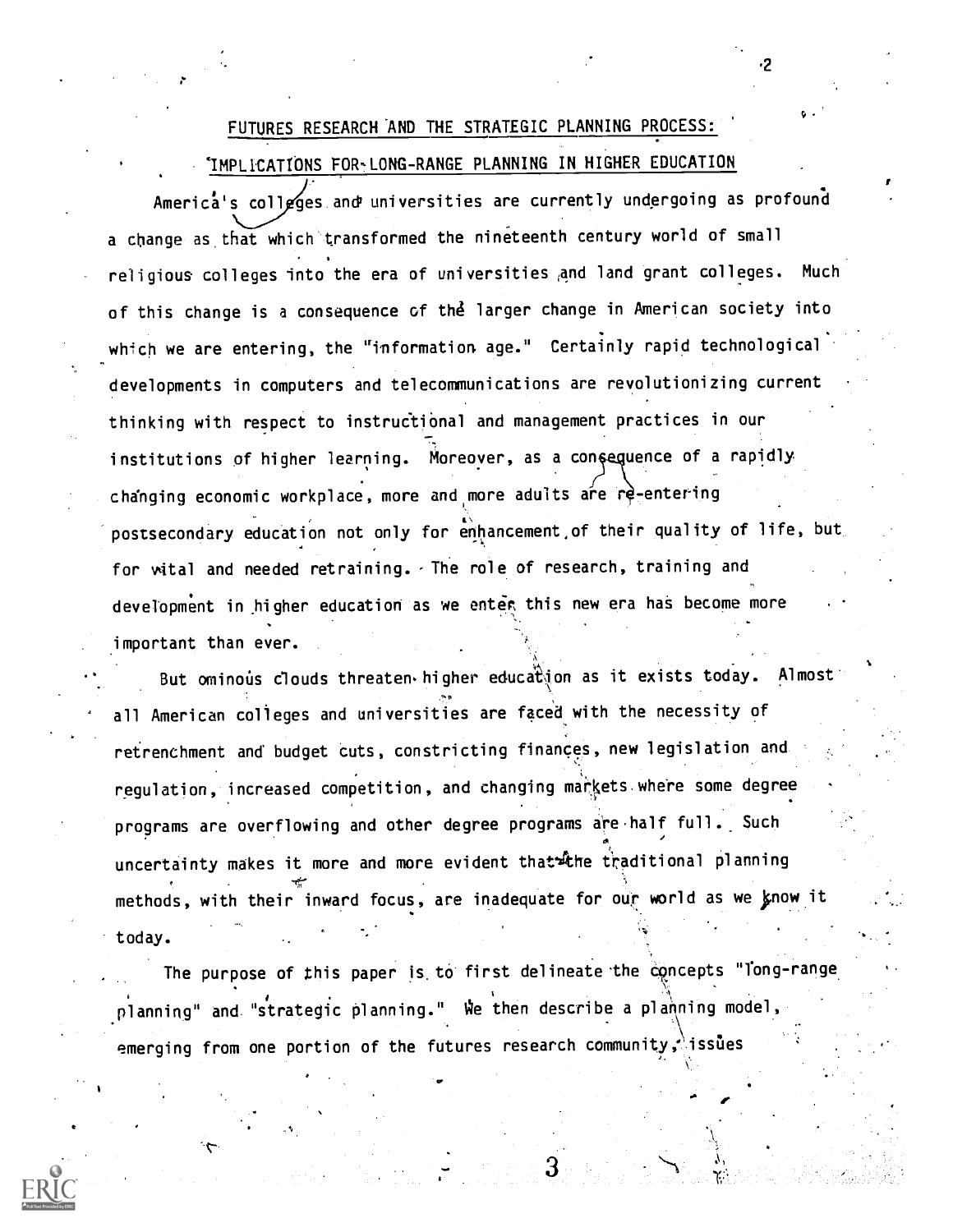management, which we term the environmental scanning model and argue that this model is congruent with the concept of strategic planning. Furthermore, we argue that it is possible to merge these two planning models into a third, which we term the strategic' planning process model. We conclude that given most colleges and universities are currently in the long-range planning mode, such a merger will enhance their capability to plan more effectively in this changing world.

#### Strategic and Long-Range Planning

The word "strategy" comes from a-Greek noun and verb. The noun; strategos, refers to a military general, combining stratos (the army) and ago .(to lead). The prime tasks of strategic management are to understand the environment, define organizational goals, identify options, make and implement decisions, and evaluate actual performance. Thus, according to Drucker (1980, p. 61), strategic planning aims to exploit the new and different opportunities of tomorrow, in contrast to long-range planning which tries to optimize for tomorrow the.trends of today.

Cope (1981) has contrasted long-range versus strategic planning as follows: long-range planning assumes a closed system within which short-range five to ten year blueprints are constructed, whereas strategic planning assumes an open 'system whereby organizations must constantly change as they integrate information from turbulent environments. Consequently, long-range planning focuses upon the final blueprint of a plan; strategic planning focuses upon the process of planning. Long-range planning focuses on internal analysis, applying quantitative formulas and models for resource deployment, and is organized as a separate and distinct function within the organization. Strategic planning, on the other hand, focuses on the external environment, on



3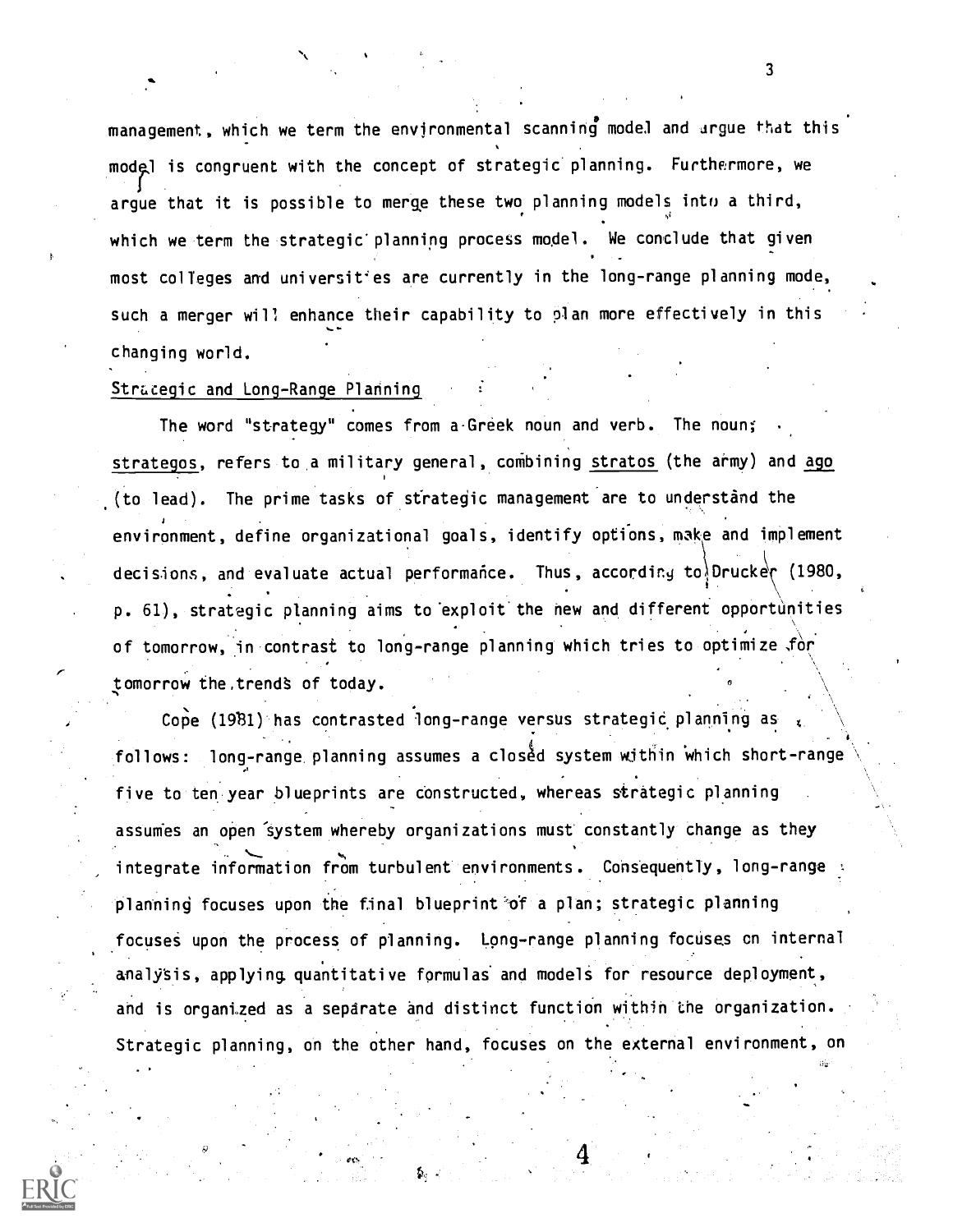judgmental decisions based an qualitative information regarding resource commitments, and. on integrated, participatory involvement. Long-range planning uses existing data on which to project future plans; strategic planning is based on current and projected trends to make current and not future decisions. Thus, long-range planning emphasizes the science of 0 management, planning, and decision making. In strategic planning, the focus is on changes outside the organization as to values, governmental actions, and what' competing agencies and organizations are likely to do, with correspondingly less attention to computer models that project intenpal resource and staff requirements over the next five to ten years. Cope states, '!long-range plans focus upon organizational goals and objectives five years from now; stratagic planning asks what decision is appropriate today based  $\upsilon$  pon an understanding of where the critical external variables will be five years from now."'(p. 1) Thus, long-range planning is viewed as scientific, using detailed and interrelated data sets, agency plans, and extrapolations of current budgets. Strategic planning depends upon intuitive and creative  $\therefore$  decision making as to how to guide the organization over time in a turbulent  $\mathbf{r}$  -  $\mathbf{r}$ environment, It is an organization-wide process that anticipates the future, and culminates in statements of intention that match strengths with opportunities and the management of threats. 4s Keller (1983.) maintains, it is an effort to "make this year's decisions more intelligent by looking toward the probable future and compling the decisions' to overall institutional strategy" (p. 132).

4

Most colleges and universities are currently in a long-range planning mode. However, it is possible to augment this mode with strategic planning concepts, and, thereby, enhance the ability of these institutions to steer a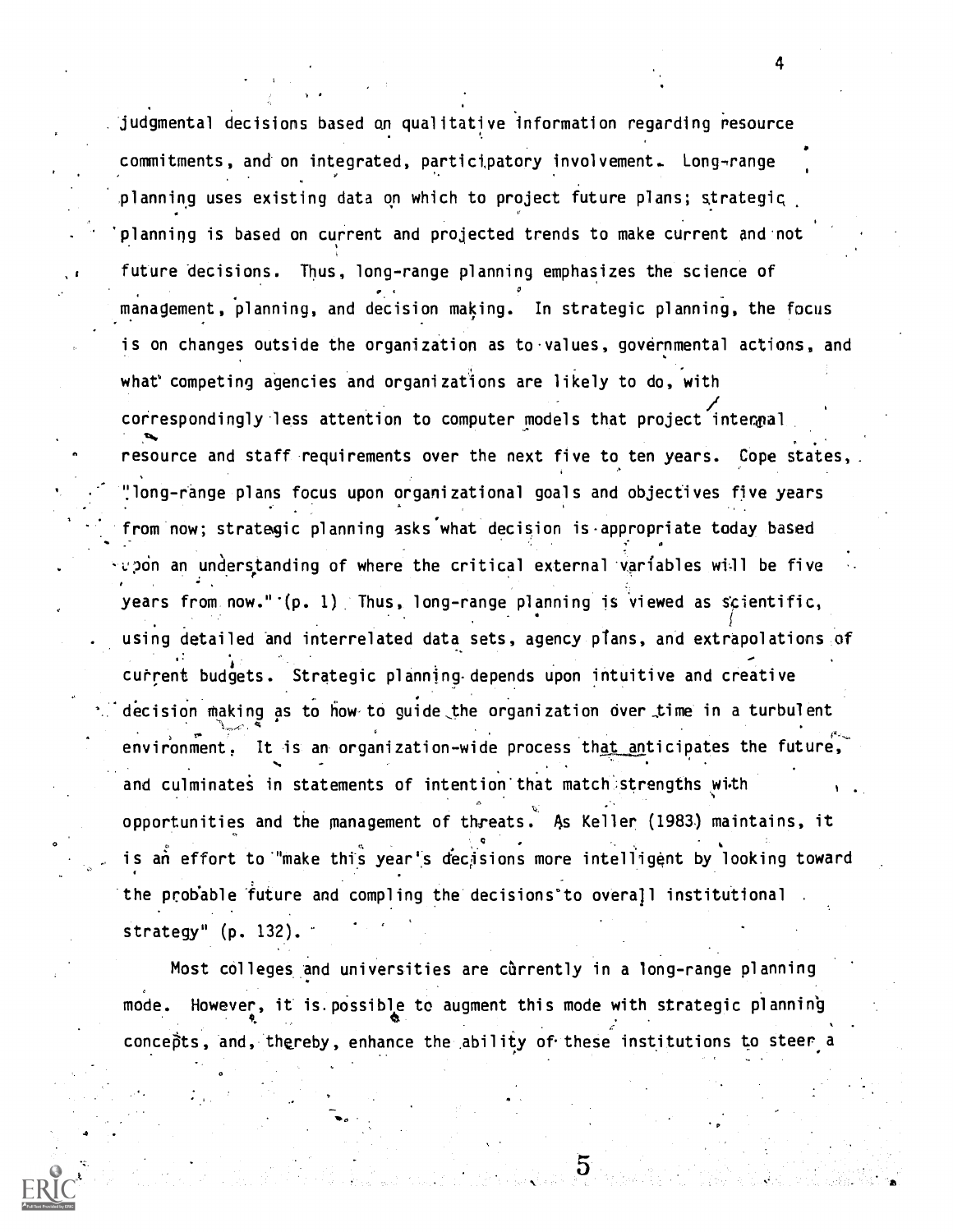course in a changing external environment. In order to advance this argument, we will first examine the, traditional long-range planning model, then examine the environmental scanning model, which, when merged with the long-range planning model, results in the ,strategic planning process.

The Long-Range Planning Model

The traditional long-range planning, model is based upon the concept that planning consists of at least four key steps built around these questions: (1) where is the organization now? (2) where is it going? (3) where does it want to go? and (4) what does it have to do to change where it is going to where it wants to go? In the planning context, these four questions are monitoring, forecasting, goal setting, and implementing. This is a continuing process that, for example, produces a five, ten, or 15 year plan every year. . 4 The long-range planning cycle begins by monitoring selected trends of interest to the organization, forecasting the future of those trends (normally based upon extrapolation.from historical data using regression or other techniques), setting organizational goals in response to these forecasts, implementing operational plans based upon these goals, and monitoring the effect of these plans on those selected trends and issues. (See Figure 1)

> Insert Figure 1 . about here.

One of the major limitations of the traditional long-range planning model is the lack, of systematic inclusion of information about the changing external environment. Without this information, the long-range planning process may be locked in the present due to an assumption that since we cannot predict



4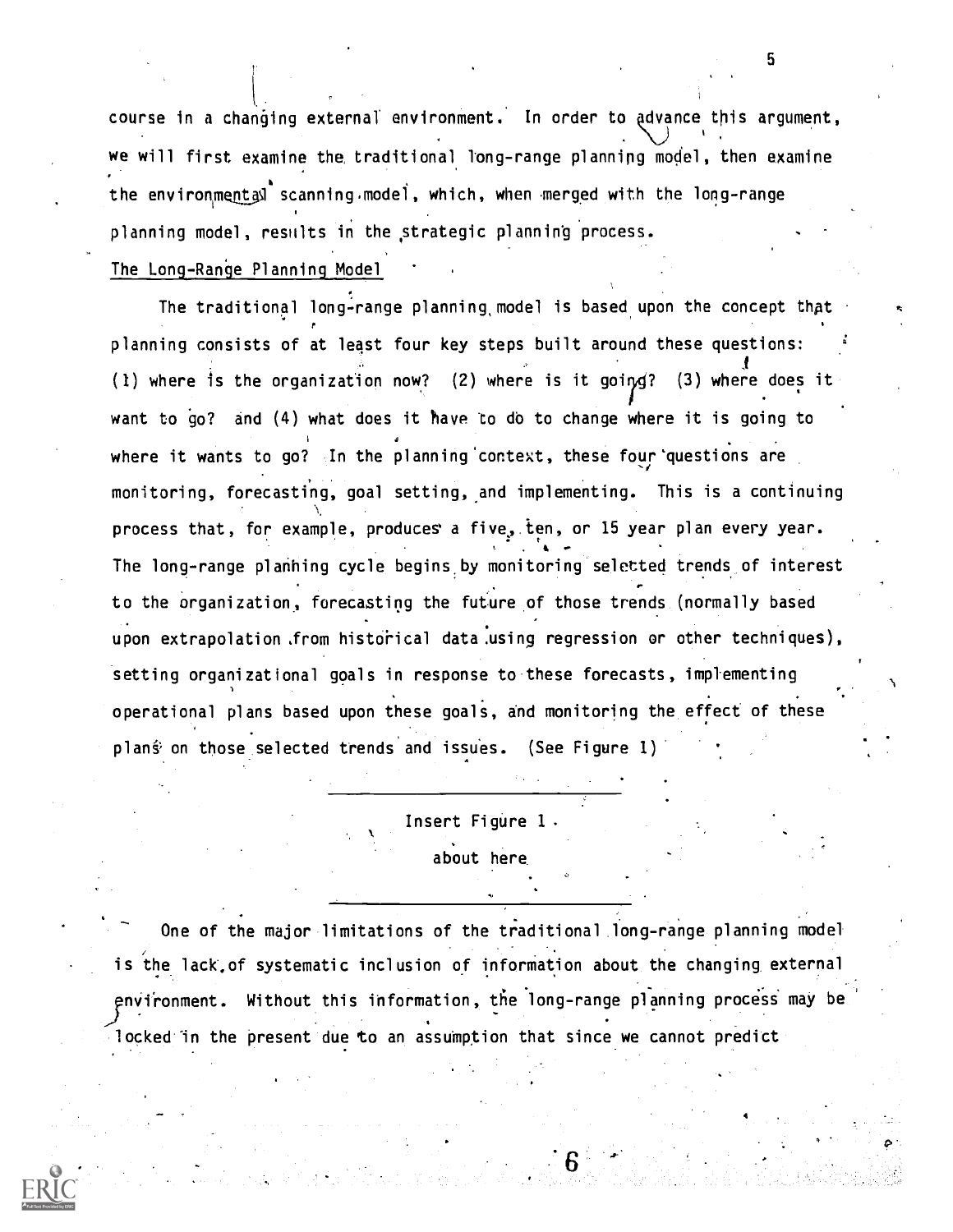changes in the external environment, we must base our planning on information we know from the past and immediate present. Or, certainly, the inside-out perspective implicit in traditional planning models restricts the amount of information from the external environment available to decision-makers. The Environmental Scanning Model

The environmental scanning model begins with scanning the external.  $\mathcal{A}$ s. The contract of  $\mathcal{A}$ 6 environment for emerging trends and issues which pose threats or opportunities to the organization. Each potential issue or trend is then analyzed in the evaluating/ranking stage as to the likelihood, that it will emerge and the nature and degree of its impact on the organization. This stage  $p\mathit{p}$  oduces a rank ordering of the issues and trends according to their importance to current or planned operations. The next stage, forecasting, focuses on developing an understanding of the likely-future for the most important issues and trends. In this stage, any of the modern forecasting techniques may be used. Once the forecasts are mode, each of the issues and trends are monitored for their condinued relevance and for the accuracy of the forecasts made in the proceediny stage. Monitoring, in effect, identifies areas for additional and continued scanning. For example, suppose the monitoring' suggests that a demographic forecast is incorrect. This implies the need for % additional scanning and analysis to develop a more credible forecast. -(See Figure. 2) I

, Insert Figure 2  $\sqrt{2}$ 

about here

,  $\mathcal{L}_{\mathbf{Z}^{\mathbf{X}}}$ 

p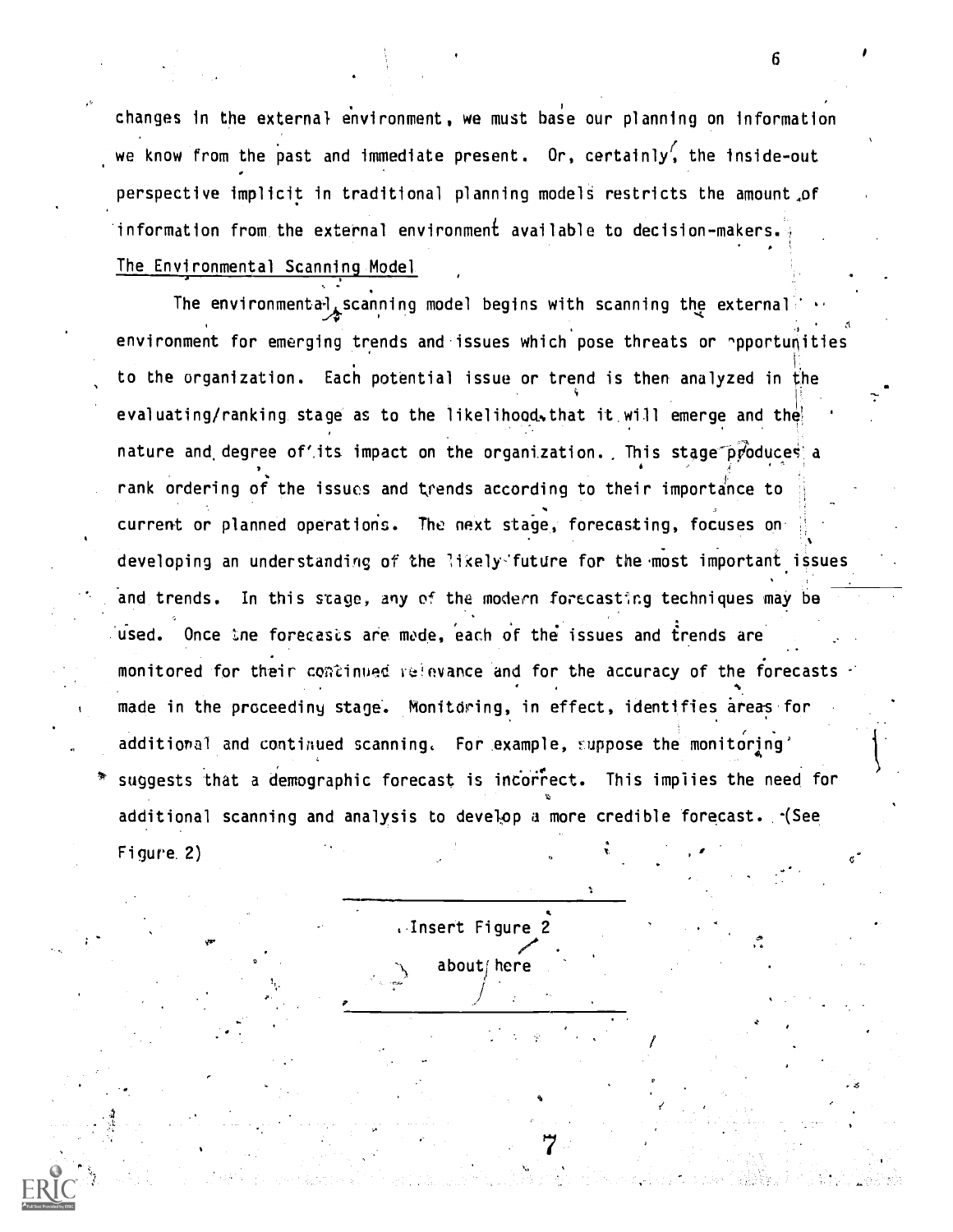The environmental scanning model 15,congruent with strategic planning because it directly addresses the problem of obtaining and processing information from the external environment. With this information, decision maker's are able to make and implement plans vis a vis the allocation or reallocation of resources in order to respond to threats or opportunities in an increasing ty competitive marketplace. Of course, another requirement of strategic planning is that plans be based on an analysis of the strengths and 4 , weaknesses of the organization (Cyert, 1983), a requirement usually met by traditional long range planning models with their inside-out orientation. The Strategic Planning Process Model

 $\mathcal{T}$  and  $\mathcal{T}$ 

These two models of planning, the long-range planning model and the environmental scanning model, may be merged. As portrayed in Figure 3, the interrelated model, the strategic planning process, consists of six

## In'sert Figure 3 about here

identifiable stages: environmental scanning, evaluation of issues,  $\hat{\phantom{\phi}}$  forecasting, goal setting, implementation, and monitoring. The merged model, then, allows information form the external environment in the form of emerging trends and issues to enter the traditionally inwardly forced planning systems, thereby enhancing the overall effectiveness of college and university planning. More 'specifically, the merged model identifies how subjects that ezi should be added to those used in the monitoring stage of the long-range planning.model. Too, it allows.the identification of issues and.trends which must be used to modify the forecasts of the internal issues derived in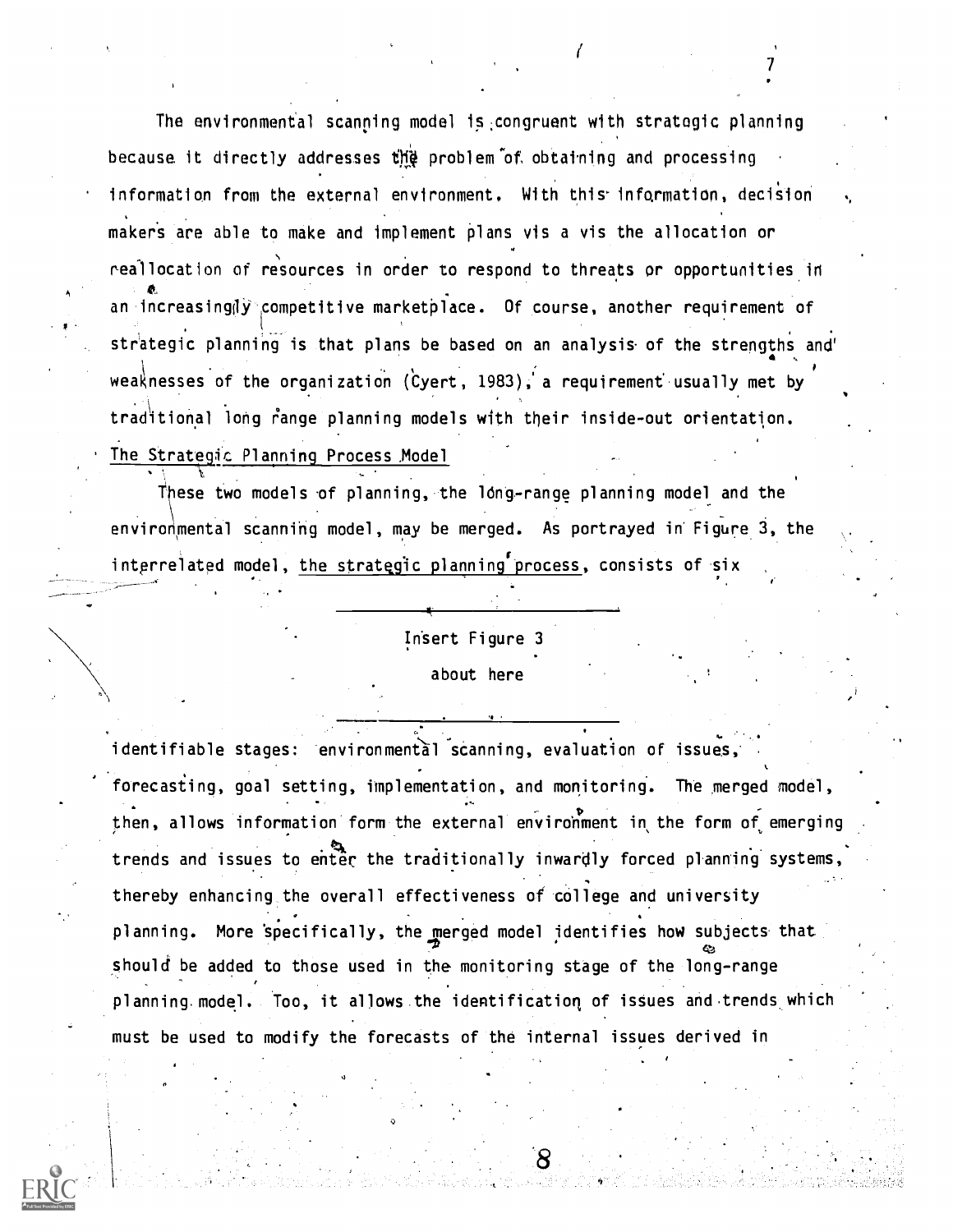monitoring stage, i.e., the surprise events that are used in trend-impact analysis, policy -- impact analysis, and probabilistic systems dynamics, as well as other rigorous forecasting methods used in the traditional long-range planning process.

#### Conclusion

The argument of this paper is that given a commitment to the long-range planning model, merging this model with the environmental scanning model enhances the overall effectiveness of college and university planning. The significance of this argument may be seen in two alternative futures: one. where the future happens to the institution and one where the future happens for the institution. In the future that happens to the institution, issues, trends and new developments are not anticipated before they force their way to the top of the agenda, demanding. crisis management and the latest fire-fighting techniques. In this future, issues are defined by others whose interests do not necessarily include those of the institution or its purpose. Not only are threats from the external environment not anticipated as early as possible, key opportunities will either be missed or diminished in value.

-In-the future that happens for the institution, administrati $\not\!$ e leadership is focused more in the fire-prevention mode and less in the fire fighting  $\sim$   $\sim$ mode. Thus it is able to exercise more careful judgment in the orderly and efficient allo $\alpha$ t ion of resources. Certainly this future will still have  $\mathcal{A}$   $\mathcal{A}$ unforeseen develôpments, but they will be fewer in number. Thus institutions  $\mathfrak{v}$  , we have  $\mathfrak{v}$ will be able to address their mission with greater confidence and continuity as they are interrupted by fewer and smaller fire-fighting exercises.

,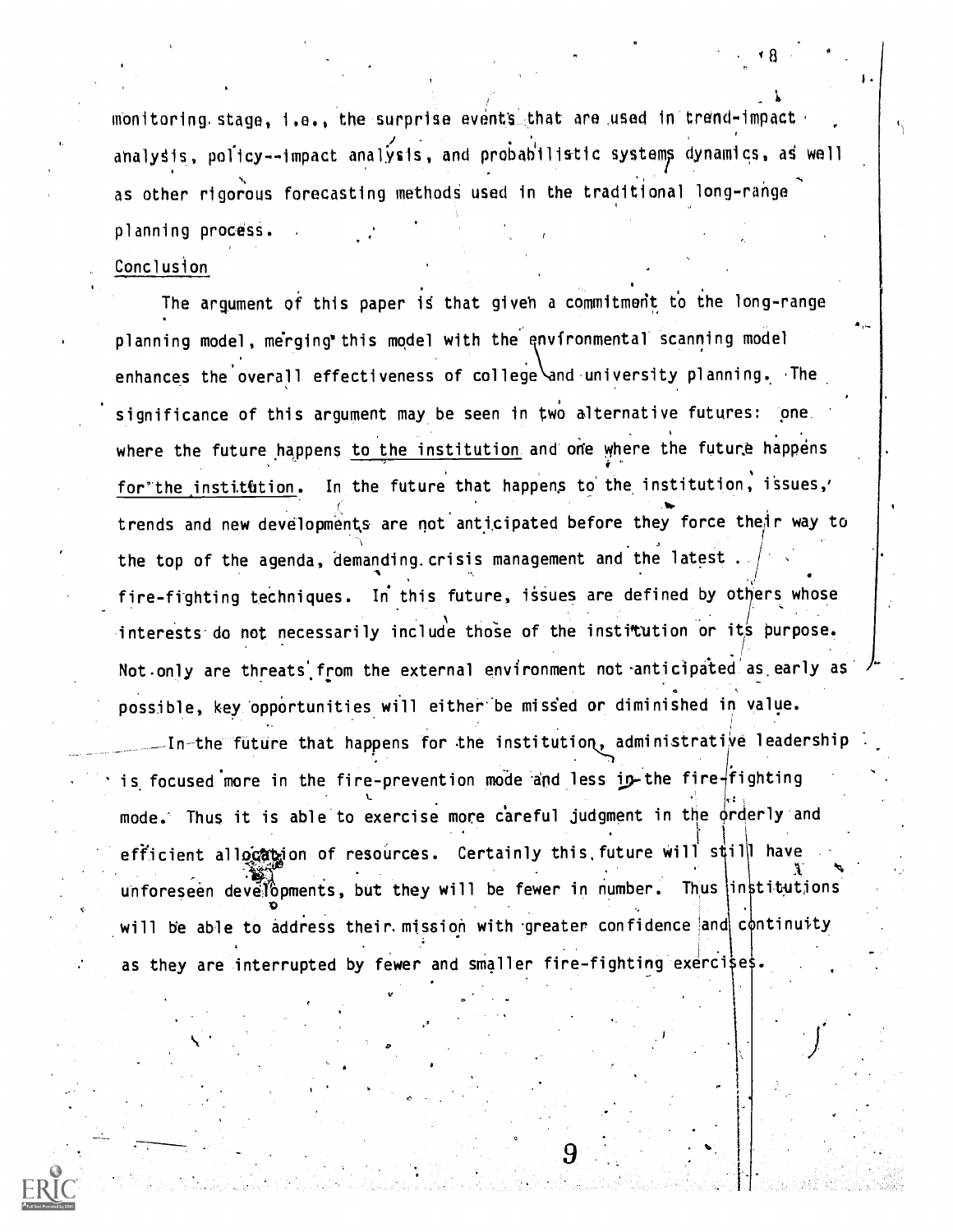## References

Cope, Robret G. (1981). Strategic Policy Planning: A Guide for College and University Administrtors. Littleton, CO.: The Ireland Educational Corporation.

Cyert, Richard M. (1983). "Foreward." In Academic Strategey: The Management Resolution in American Higher Education by George Keller. Baltimore, MD.: The John Hopkins University Press.

Drucker, Peter. (1973). Management: Tasks, Responsibilities, Practices. New York+ Harper & Row.

Keller, George. (1983). Academic Strategy: The Management Resolution in Higher Edugation. Baltimore, MD.: The John Hopkins University Press.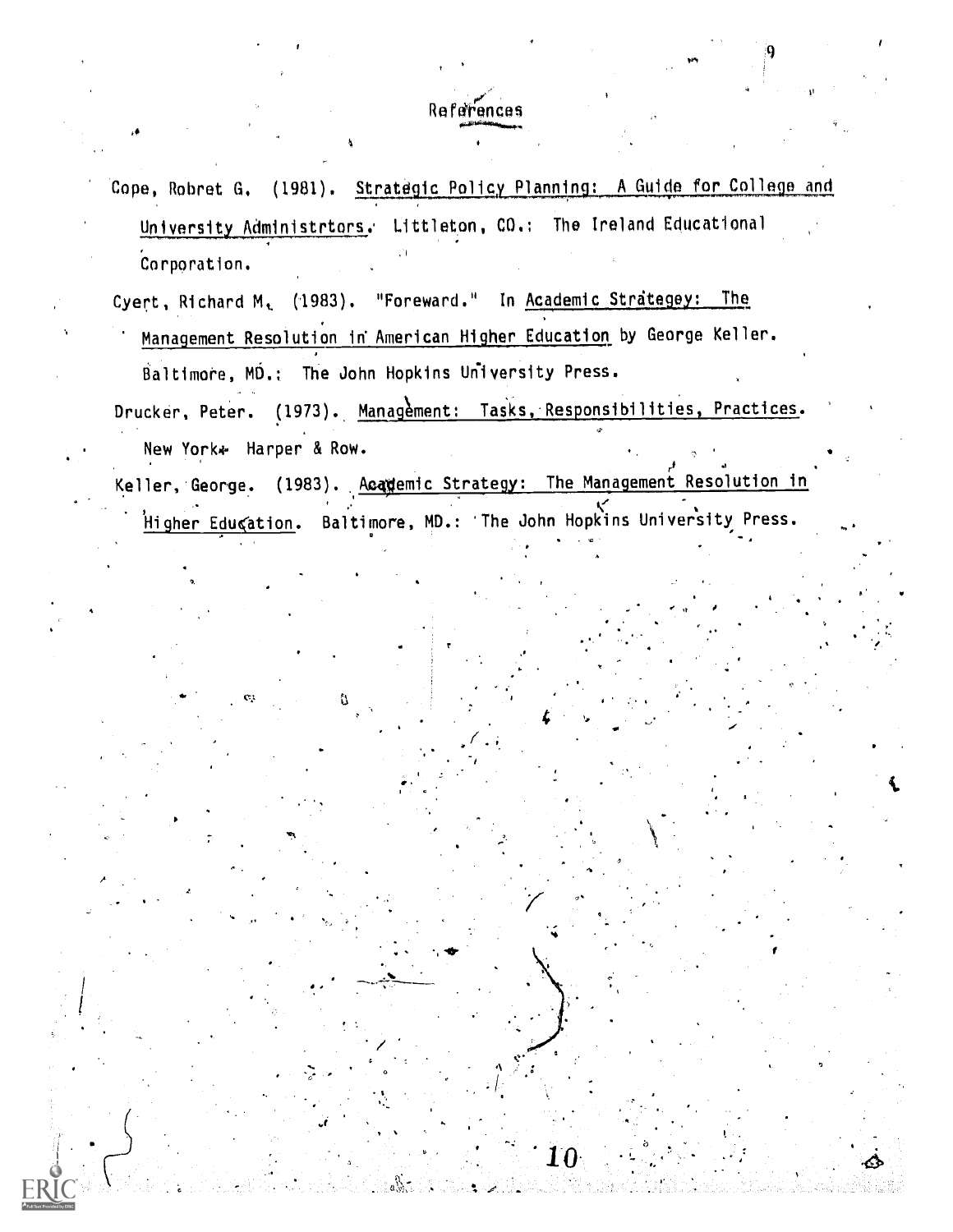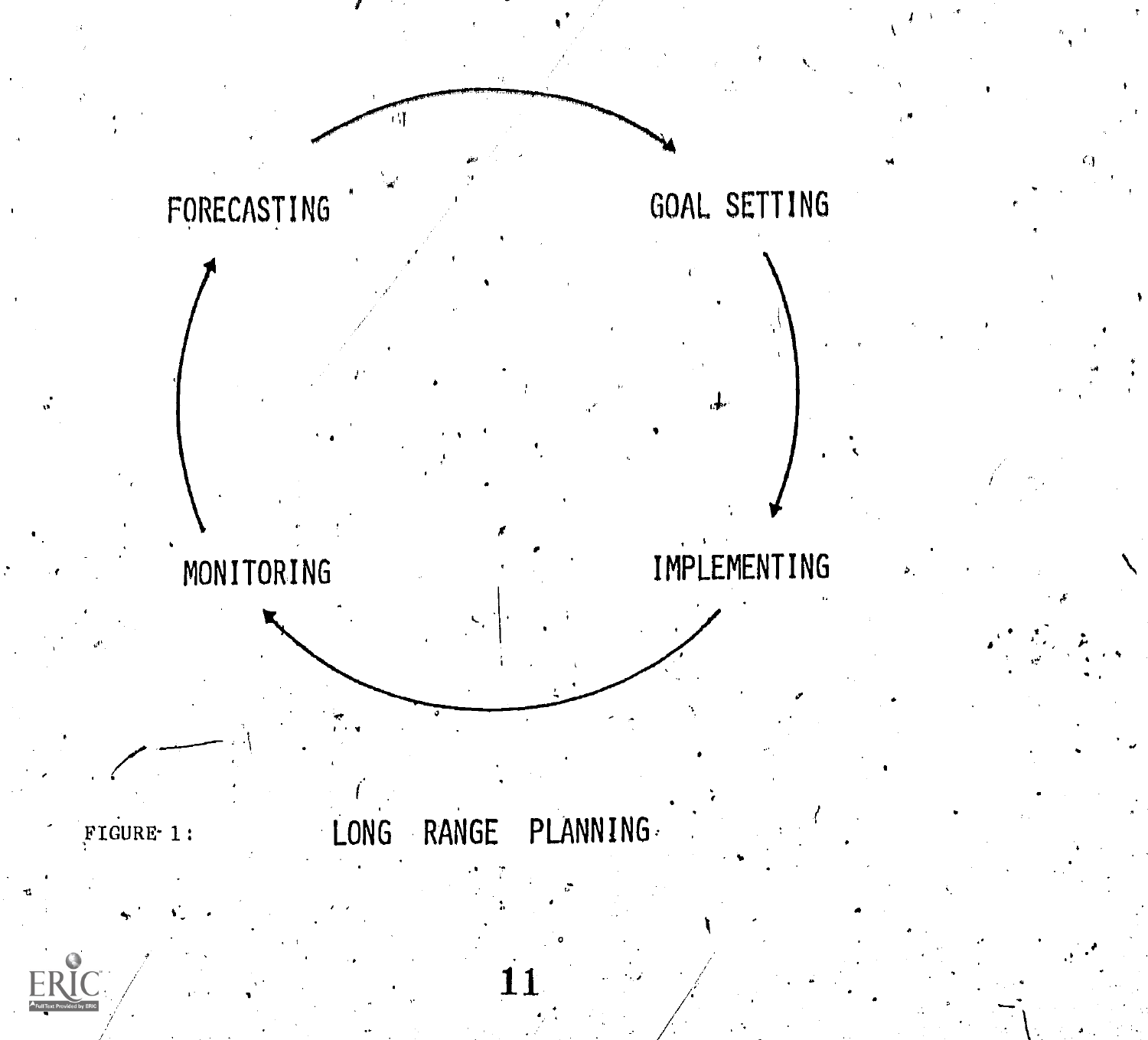# FORECASTING EVALUATION/RANKING MONITORING SCANNING-ENVIRONMENTAL SCANNING FIGURE 2: 12